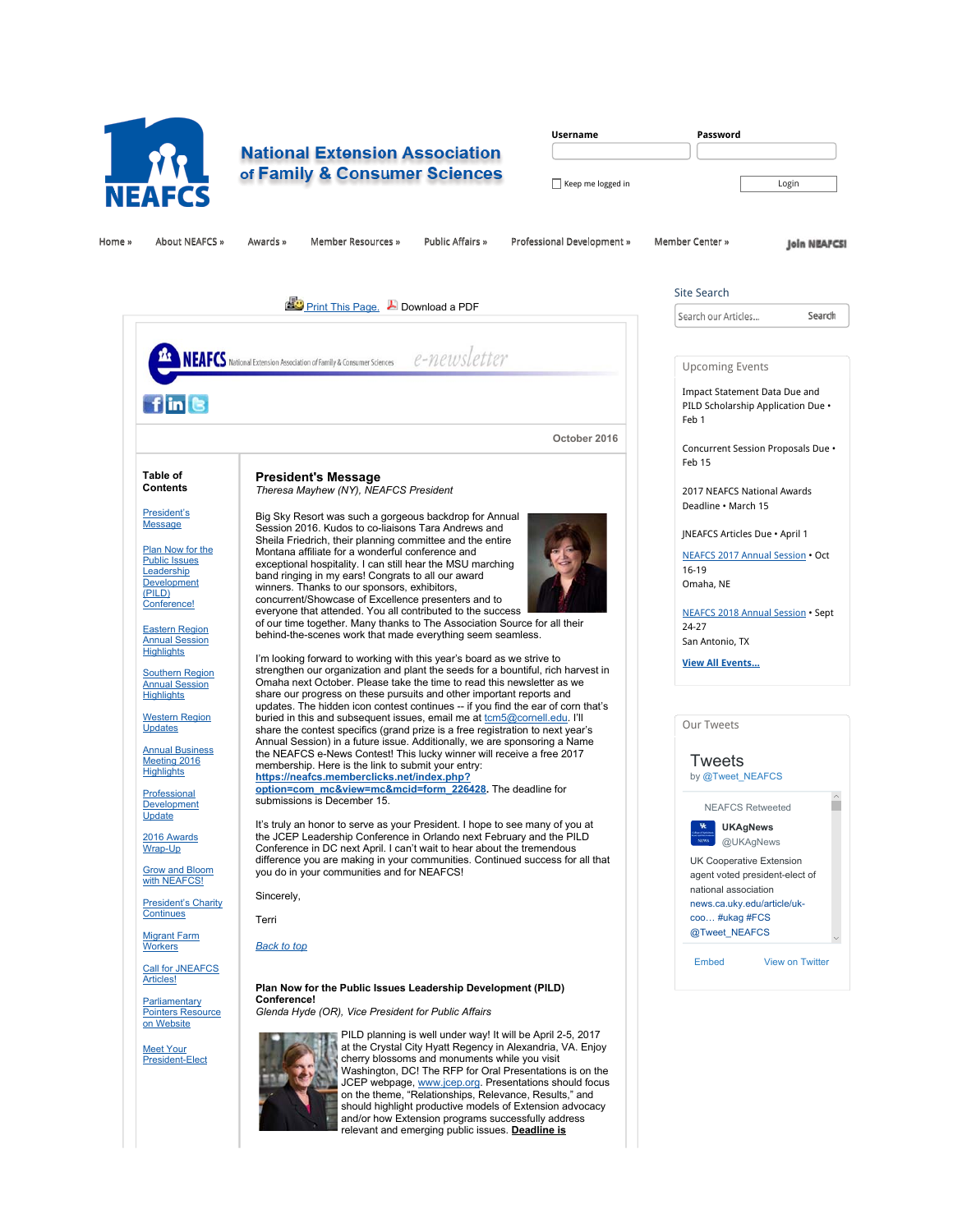## **Important Dates** Members-only **Webinar**

November 2 Starting Over After Foreclosure

Impact Statement Data Due and PILD Scholarship Application Due Feb 1

Concurrent Session Proposals Due • Feb 15

2017 NEAFCS National Awards Deadline • March 15

JNEAFCS Articles Due • March 1

# NEAFCS 2017

Annual Session Oct 15-19 Omaha, NE

NEAFCS 2018 Annual Session Sept 24-27 San Antonio, TX

**View All Events** 

**National Extension Association of Family & Consumer Science** 140 Island Way, Ste 316 Clearwater Beach, FL 33767 (561) 477-8100 jody@neafcs.org

#### **November 1st**.

## **Some 2016 presentations were:**

"Camping at the Capitol" and "County Level Advocacy for \$\$\$ to Support Extension Programs" both highlighted how Extension agents can feature signature programs and involve community leaders in identifying community needs, for more impact, local support and funding. *Deborah McGiffin (NC)*

Dr. Cindy Reeves described successful funding she received for Extension programs in Hawaii. We learned the importance of building professional relationships with funders, knowing your program and finding the programs of greatest local interest/need. With the information she provided, I tweaked it for my county, and used it within a week of PILD! *Carla Hadley (AR)*

"Innovation through Leader Development across the Life Span" was presented by Eric Kaufman. As leaders, we are pushed and pulled in different directions. It is important to understand our stages of leadership as it relates to our stages in life. As an Extension Professional, it is imperative that I understand not only how I have grown as a leader but recognize how to provide environments for others to grow as well. *Leigh Anne Aaron (GA)*

## *Back to top*

### **Eastern Region Annual Session Highlights** *Diane Whitten (NY), Eastern Region Director*



It was an honor to be nominated for and installed in the **position of Eastern Region Director at our annual meeting** in Big Sky, Montana. For the next two years, I will represent Eastern Region affiliates at meetings of the national Board of Directors, communicate with affiliate presidents regarding important information from the BOD and about NEAFCS opportunities, and be available for questions.

I was happy to see and meet members at our Eastern Regional meeting in Big Sky from Delaware, Maine, Maryland, New Jersey, Pennsylvania, West Virginia and, of course, New York (my affiliate). We can also be proud of the fact that our current NEAFCS President, Terri Mayhew from NY, is from the Eastern Region.

I feel that attending annual meetings is one of the best benefits of being an NEAFCS member. I always return from them inspired with new program ideas and proud to be part of a national organization that is doing great work to improve the lives of residents in our home counties. If you've never been to an annual meeting, please consider joining us next year in Omaha, Nebraska, October 16-19, 2017. Non-members, including students, can even go where they just may be inspired to join NEAFCS.

Please don't hesitate to reach out to me in the future. It's my pleasure to be of service as Eastern Region director.

#### *Back to top*

#### **Southern Region Annual Session Highlights** *Karen Munden (VA), Southern Region Director*



enjoyed seeing everyone during the Annual Session in Big Sky, Montana. Twelve Southern Region State Affiliates were represented during the Session, which included 395 individuals. *KUDOS* to the Southern Region! And a *Special Thank You* goes out to everyone who volunteered with their State Affiliate and NEAFCS throughout the year.

Nine Southern Region States participated in the Wagon Tailgate Parade. Alabama had two wagons giving the Southern Region a total of 10 wagons in the parade. *Congratulations* to the Texas State Affiliate for being crowned the winner of the wagon parade. *Great Job* to everyone who participated!

I am very happy to announce the following individuals were elected to their new positions on the National Board: Lora Lee Howard, President-Elect, Kentucky; Jovita J. Lewis, Secretary, Alabama; Karen DeZarn, Vice President Professional Development, Texas; and Edda Z. Cotto-Rivera, Vice President Member Resources, Georgia.

I learned several facts about inheritance and property distribution, while also learning about various flower species during the pre-conference workshop conducted by Dr. Marsha Goetting entitled *Wildflower Reflections, Families, Property and Estate Planning*. The workshop was very engaging and encouraged individuals to reflect on their families' property and what will happen to the property once the individuals are no longer there.

I am so glad I had the opportunity to hear both Dr. Waded Cruzado, President of Montana State University and Karen McNenny. Both ladies highlighted the positive impact Cooperative Extension has in the community. The concurrent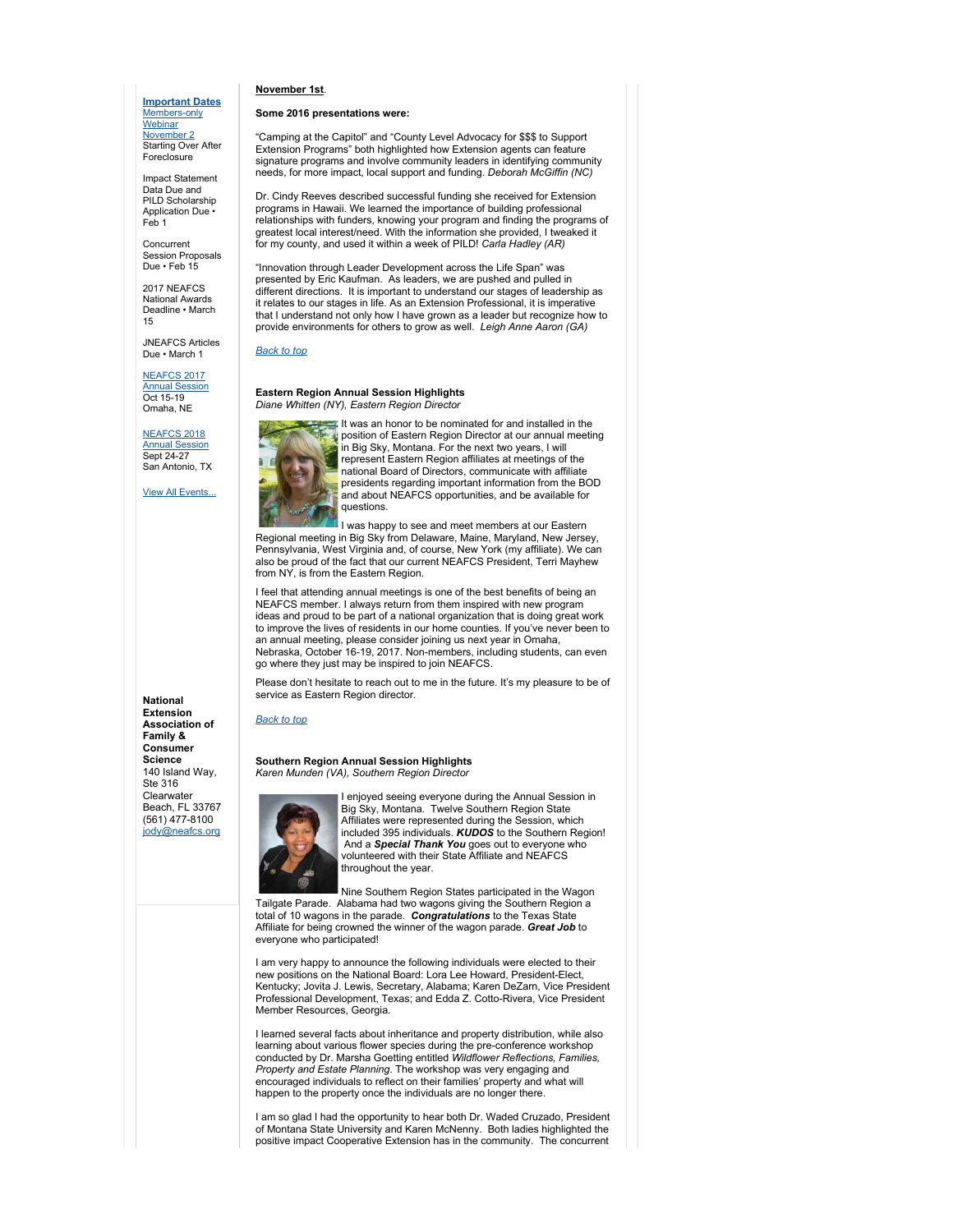sessions were very informative and engaging as well.

This Annual Session concluded my first year as the Southern Region Director and I am so grateful to have had the opportunity to serve and meet so many wonderful people across the country.

*Back to top*

**Western Region Updates** *Julie Cascio (AK), Western Region Director*



The Western Region gives many thanks to the Montana Affiliate for hosting the 2016 Annual Session. Coliaisons, Tara Andrews and Sheila Friedrich, worked diligently with numerous Montana Extension agents to offer a bustling welcome event, complete with a tailgate "parade" and snowflakes. Cowgirl "rodeo" and "branding" added to the experience. Facilitating professional development concurrent sessions, in-depth sessions, the leadership event and more showed Montana Extension's ability.

At the 2016 Western Region Meeting, members of 11 affiliates were represented. It was wonderful to have first timers, life members, and administrators attending as well as guests. At the meeting, 27 individuals or teams received regional awards. The NEAFCS board has been fortunate to have several Western Region representatives this year: Joey Peutz, Idaho, Regional Director; Julie Cascio, Alaska, Secretary; Margie Memmot, Utah, Vice President of Member Resources; Patty Merk, Arizona, Vice President of Professional Development; and Glenda Hyde, Oregon, Vice President of Public Affairs.

A subject discussed during the meeting was possible changes for future Annual Sessions. Information collected from the members will be given to the Ad Hoc Committee.

As the newly- elected NEAFCS Western Region Director, I look forward to connecting more closely with the 13 Western affiliates!

*Back to top*

**Annual Business Meeting 2016 Highlights** *Debby Mathews (AL), Immediate Past President*



Kylie Ludwig (KS) was recognized as the winner of the hidden engaged gears icon contest. Her prize was a free AS2016 registration. An average of fifteen responses came in within eight hours of the release of the newsletter each month-many of those within the first hour.

Treasurer Nancy Stehulak and President Mathews announced that our endowment is now fully funded thanks to the helpful input from the finance committee. Nancy said that the investment committee would be working on

investment strategy for our endowment and that it would take a year or more to reach the point where these funds can begin to draw interest and be used. This is an important milestone for us.

VP Awards and Recognition, Dianne Gertson, shared that the online judging of awards made it possible for more people from more states to judge awards submissions. Having greater diversity in judges has strengthened the awards program.

Please look for more details in the minutes in the members only area of neafcs.org

*Back to top*

# **Professional Development HIghlights**

*Karen DeZarn (TX), Vice President for Professional Development*



The Professional Development Committee is made up of two subcommittees. The **Program Development** Subcommittee helps review Concurrent Session and Showcase of Excellence proposals and selects presentations for Annual Session. The co-chairs are Jami .<br>Dellifield, <u>dellifield.2@oso.edu</u> and Pat Brinkman brinkman.93@oso.edu. The Webinar Subcommittee solicits, reviews and markets webinar proposals. The chair is Amy Elizer, **aelizer@utk.edu.** If one of these

subcommittees is of interest to you or if you have suggestions email your VP for Professional Development, Karen DeZarn at kidezarn@ag.tamu.edu . We need your input to provide members with Annual Sessions and webinars that meet their needs and expectations.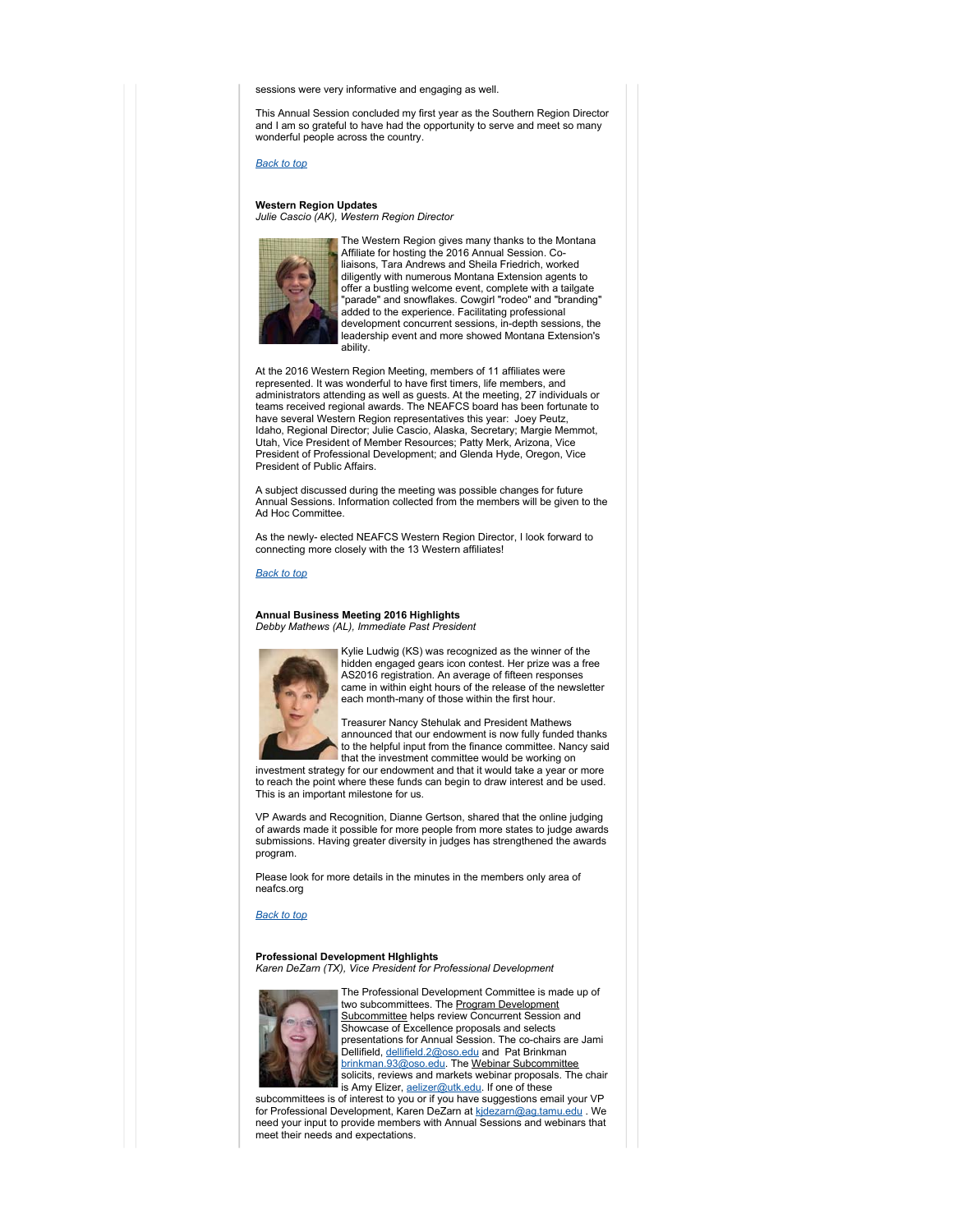I hope everyone that attended the Annual Session in Montana filled out their online evaluation. For those that haven't completed it yet the link is: **https://uarizona.co1.qualtrics.com/SE/?SID=SV\_do4WCEuTLQrNtS5**and the **Password: NEAFCS2016 .**

#### *Back to top*

**2016 Awards Wrap Up** *Dianne Gertson (TX), Vice President for Awards & Recognition*



A GREAT BIG THANK YOU to all who contributed to a great Awards and Recognition Program - Award Applicants, Awards Judges, Affiliate Awards Vice Presidents, Silent Auction Donors, Silent Auction Buyers, Awards and Recognition Subcommittee Members, Awards and Recognition Subcommittee Chairs – Brenda Miller, Tonya Johnson, Barb Hennard and Rachel Hubbard.

Awards activities at Big Sky included a concurrent session – Creating Award Winning Submissions, the Award Winner Display and the Silent Auction. The 2016 NEAFCS Awards year concluded on Thursday evening with our Awards Ceremony followed by Regional After Parties. NEAFCS members were recognized in 31 award categories and 2016 Winner List will be posted on the NEAFCS website.

Stay tuned for 2017 NEAFCS Awards Information. Remember to sign up to be an energetic member of one of the Awards and Recognition subcommittees.

## *Back to top*

#### **Bloom and Grow with NEAFCS** *Edda Cotto-Rivera (GA), Vice President for Member Resources*



What a great annual session we had in Big Sky, Montana! I certainly discovered a beautiful part of our nation and its friendly people, connected with old and new colleagues through conversations, exceptional presentations and just plain camaraderie, and engaged in the work of our organization by participating in committee work. The membership, leadership, mentoring, and life members' subcommittee welcomed an enthusiastic group of first timers, using a "Grow and Bloom with NEAFCS" motto. It was evident that they had a great time, learning about the

annual session program and schedule, and discussing the most exciting thing that ever happened at work or the most unusual work–related question they have ever answered. I have no doubt that all the examples could fill hundreds of pages of a book.

All the committees came together during the week to discuss ways to engage member resource leaders from all the affiliates in discovering ways to identify new members and the importance of reaching out to students. The journal editorial subcommittee is actively looking for scholarly submissions and reviewers. The exhibits sub-committee is already planning next year's exhibitions by evaluating ways to increase the amount of exhibitors and the quality of the information we receive while the diversity sub-committee engaged an early audience with a presentation full of resources for meaningful programming. If you only attend the annual session without joining a committee, you are missing an important part of your membership! We invite you to come, join, bloom, grow and feel rewarded!

# *Back to top*

# **President's Charity Continues**

*Debby Mathews (AL), Immediate Past President*

Good news! You have another chance to give to the Boys and Girls Clubs of Southwest Montana. You can give online via www.neafcs.org on the home page using your favorite credit card. Amounts suggested are \$10, \$25 or more.

You may also give via check made payable to NEAFCS with BGCSWM on the notation line. Checks may be mailed to Jody Atkins; 140 Island Way, Suite 316; Clearwater Beach, FL 33767. Let's make sure our Montana FCS friends know how much we value their work with the Boys and Girls Clubs. **The deadline for contributions is December 15.** Every contribution helps!

*Back to top*

# **Migrant Farm Workers**

*Diana Romano (OK), Diversity Sub-committee Chair*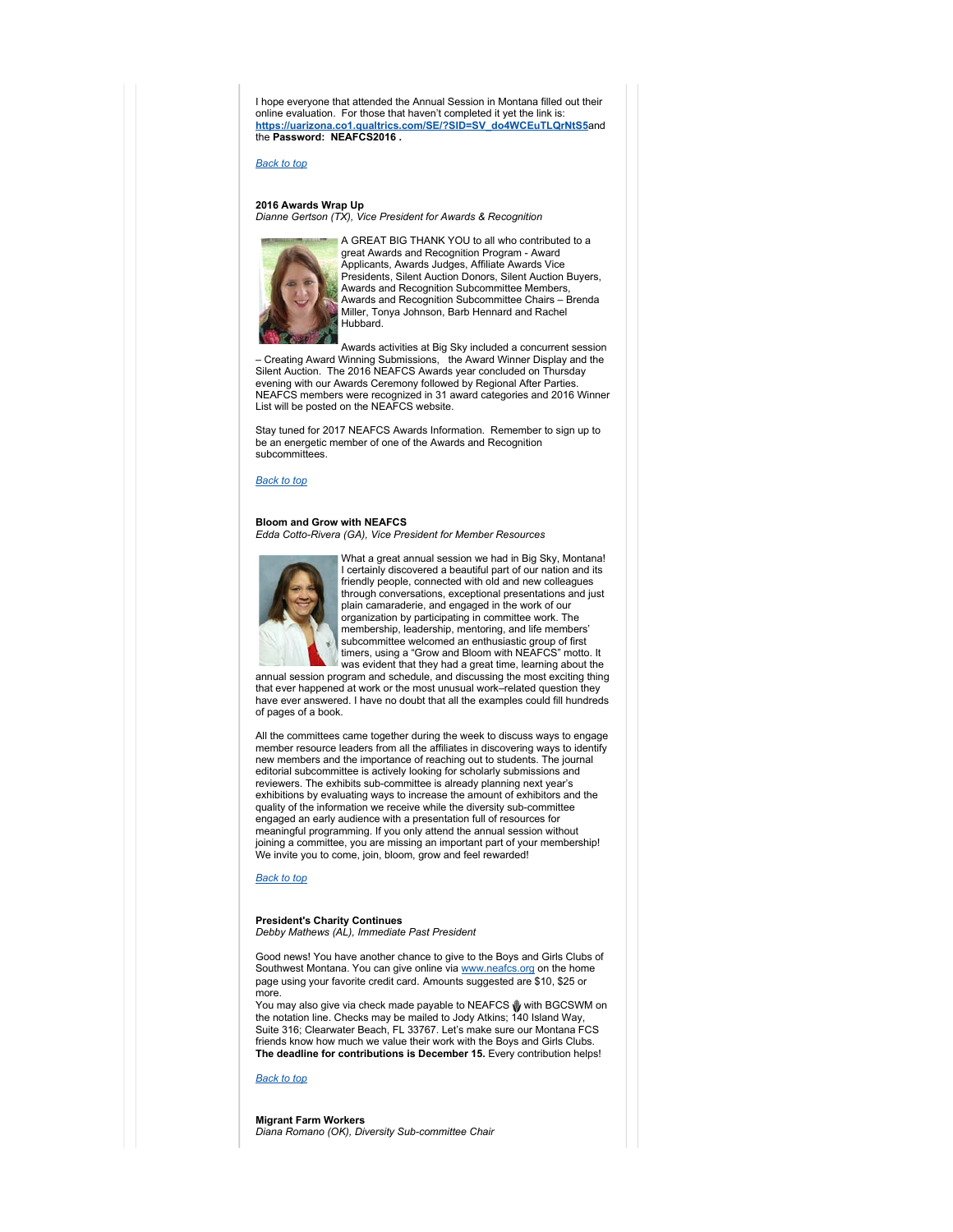

Most Family and Consumer Sciences Professionals have heard the term migrant farm worker, but do we really know what it means or who they are? Here are a few facts about migrant farm workers:

• Most migrant farm workers are Mexican males in their

early 30s. Many come by themselves to work and send money back to their families.

Some bring their families along and often have small children living with them.

- Many of them share a house with other families.
- Approximately 52% are unauthorized to live or work in the US.
- Every year around 2 million migrants come to work in farms to plant, harvest and pack fruit and vegetables.
- Many arrive with farming experience from working in or owning farms in their own countries.
- They have a strong work ethic, often working extra hours without demanding more pay.
- About 61% of US farm workers' income fall below the poverty level.
- Many have a median income of less than \$7500 a year.
- Their countries' problems (*i.e. violence, civil unrest, economic crisis, narcoterrorism, lack of jobs, land reform)* push them to immigrate to look for a better life.
- The US was built on the work and sacrifices of many migrant workers. In the past, the US promoted the influx of farm workers to help create today's massive agricultural production.

Eduardo Gonzales stated, "The faces of immigrants have changed, but their pioneering spirit, courage, determination, ability to thrive, and dreams of securing a better future for their children remain the same.

#### *Back to top*

# **Call for JNEAFCS Articles**

*Meagan Brothers (IN), JNEAFCS Sub-Committee Marketing Officer*



The *Journal of the National Extension Association of Family and Consumer Sciences* is accepting article submissions for the 2017 publication! Whether you are new to Extension or have been creating impact for years in your community, there is something you can share about the great work you do on a daily basis. Submitting an article to the *Journal of National Extension Association of Family and Consumer Sciences* not only expands the capacity for creating greater impact across the nation, but

also allows you to show pride in the work you are doing. Published articles look great on a curriculum vitae and on promotion documents.

Submissions can be in one of three categories: *Research* (discusses research procedures and outcomes, whether basic or applied, quantitative or qualitative, which are essential to successful Extension programs), *Best Practices* (may not always incorporate a research component, but should focus on lessons learned through practical applications), or *Implications for Extension* **(**features trends and other emerging issues of benefit to Family and Consumer Sciences professionals).

We hope you will consider submitting your story and encourage others in your state to contribute to the journal. If you are new to journal writing, that is ok. The group of peer reviewers provide feedback to you so that you can learn more about the process and improve your writing style.

More information about deadlines will be coming soon. See complete submissions guidelines at http://www.neafcs.org/journal-submissionguidelines. Don't miss the opportunity to submit an article to the JNEAFCS!

*Back to top*

## **Parliamentary Pointers on Website** *Debby Mathews (AL), Immediate Past President*

Janice Strand, the Parliamentarian for Annual Session 2015 at The Greenbrier, wrote a series of helpful articles on parliamentary procedure for eNEAFCS last year. Because this resource meets the needs of all members we have moved her articles to our website under the Member Resources tab. Here is one tidbit we can all use.

Previously the presider, after stating the motion, was advised to state, "Are you ready for the question?" **The 11th Edition of** *Robert's Rules of Order Newly Revised* **suggests the statement, "Is there any debate?" (page 386)** This is more commonly understood.